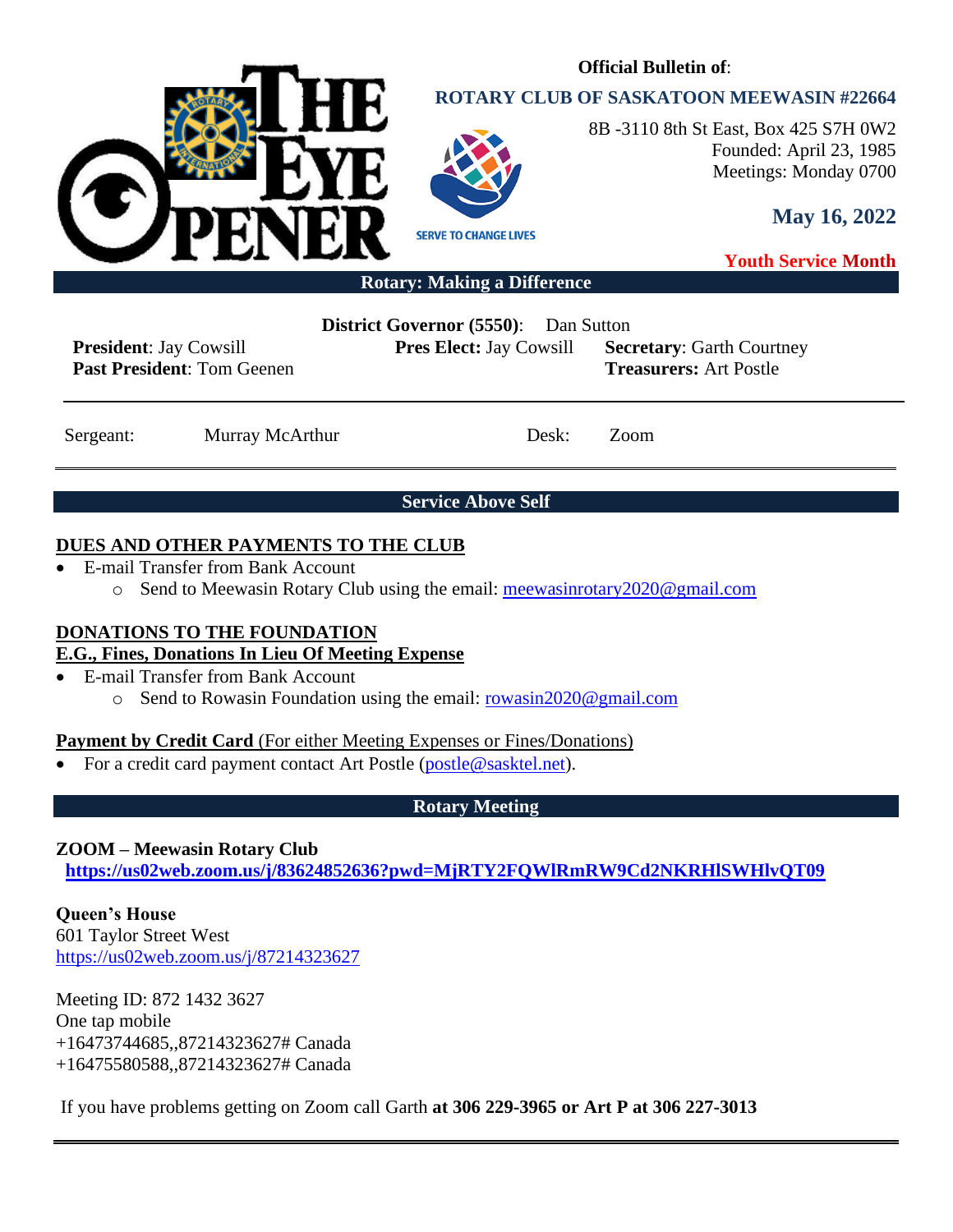Meewasin Rotary Eye Opener Page 2

**Call to Order:** The Chair opened the meeting at 0700, or thereabouts.

**Attendance:** There were 16 dedicated members who enjoyed a morning of fellowship with their fellow Rotarians and guests.

**Guests**: Janet Postle, Kate Kessler, Paulette Connery,



The Sergeant found funds for the Foundation from members for: .

Misspelling of Sergeant's last name, not following up on adopt a highway, Trouble ordering Lobsterfest tickets (unique to individual complaining - operator error?) Ron owing several IOU's to Sergeant, Robert for stealing Lobsterfest customer from Murray,

Happy dollars; Ron watching his grandaughter play hockey. Enjoying recent concert at the Bassment, John B – JoAnne's birthday today, Garth – recent visit with son and grandson enjoying lots of food, Jay – partner to receive a new should later this week  $\&$  may not be able to help at Food Bank.

Sad dollar: Recent passing(last Monday) of close friend of Don Stefiuk's, Robert – transmission went suddenly on his vehicle ( expensive to fix)



## **Announcements**



- **1) EDADZ BACKPACK Drop Off**
- a) You can Drop off items at John Benesh's Office.
- b) There is a Box in the reception area
- c) Any bag is OK, not just back packs.
- d) Your may bring the backpacks to the meeting to give to John B.

## 2) **Meewasin Valley Clean Up – Saturday, April 30th** .

- **a)** Several members and family cleared Rotary Park of refuse and leavings.
- **b**) Check out the Meewasin Facebook page for pictures. -- <https://www.facebook.com/meewasinrotary/>

## **3) Meewasin Rotary-Saskatoon Food Bank Service Project**

- a) Address: 2510 Jasper Ave S, Bay 7 (Same building as Kelly's Kafe)
- b) NEXT Opportunity: i) Saturday, May 21 – Volunteers needed



## **4) Cell Phones**

- a) John Benesh is collecting smart phones for the Mother and Baby centre. They will be used by mothers for appointments, etc.
- b) Drop off at Benesh, Bitz and company Quebec Avenue.

SASKATOON FOOD BANK<br>& LEARNING CENTRE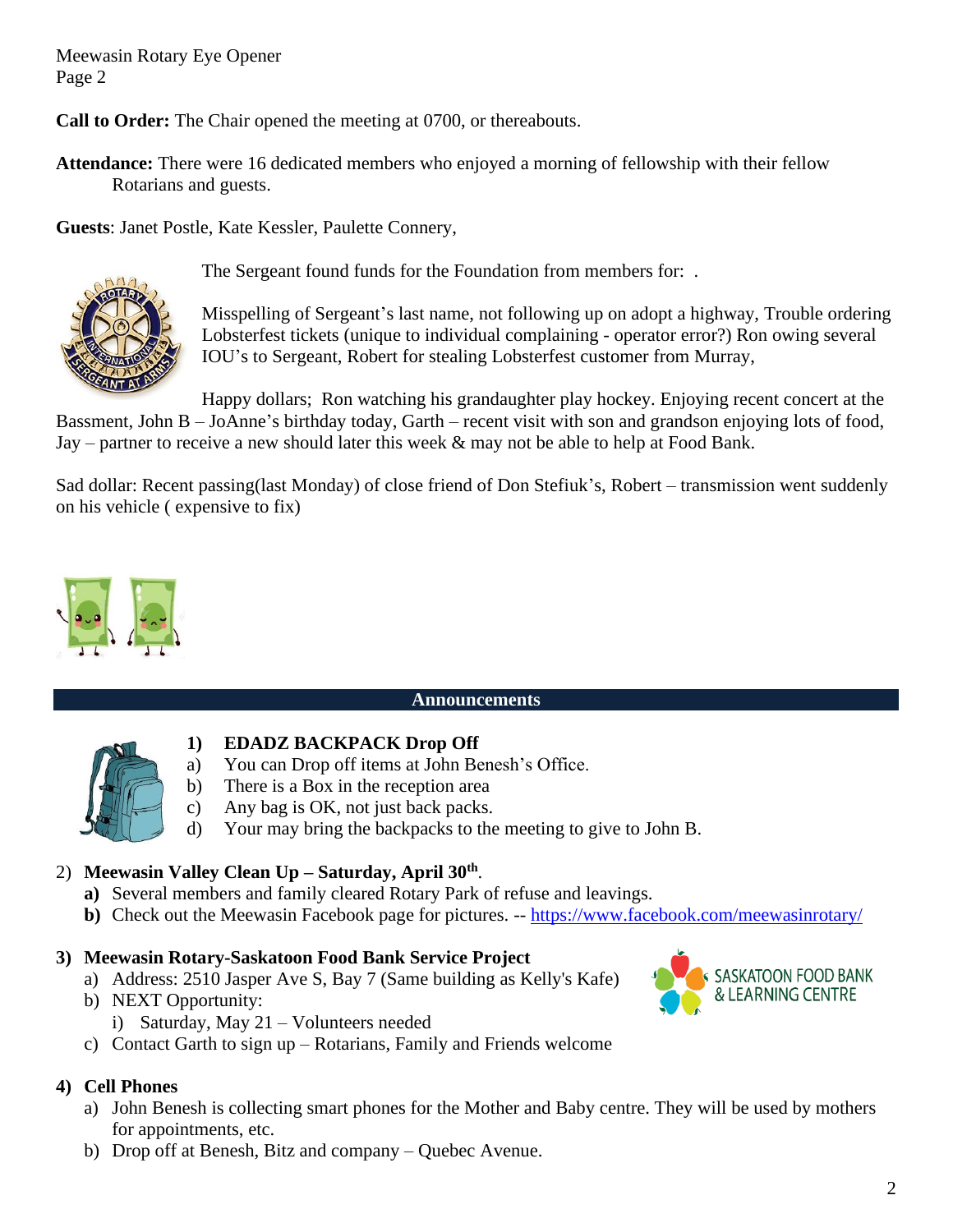# **5) Lobsterfest – Save the Dates June 9 and 10**

- a) June 9 and 10 at the Gordie Howe Centre.
- b) 250 per night maximum
- c) Tickets available now order yours today!
- d) Tickets will be online
- e) Auction Donations Bring to meeting or drop off at Ron's or Garth's place.
- f) Seeking Gift Cards for auction Refer to Email from Leanne via Garth
- g) TICKETS available online now.

#### **Club Business**

Board meeting – Tuesday, May 17 at 7pm on Zoom (see Garth's email)

Garth and Art Postle recently attended the District's annual AGM. It was a straight forward meeting with one main resolution passed. It was also announced that Saskatoon will host the 2023 District Conference, May 11- 13, 2023. This will be a hybrid style meeting.

#### **Program**

Leanne introduced Kate Kessler to the club. Kate has been selected to attend a 10 day Rotary Youth camp in Egypt. She will be away from July 22–August 2. She is very excited to be attending with 44 other students from 21 countries. ( 2 Canadians attending) The camp includes young people ages 15–24 yrs old.

Kate (through her mother) has been involved with Rotary (especially the various aspects of the Rotary Youth program, including the youth exchange) for years. She had hoped to take part in a youth exchange but with the pandemic that did not work out.

Mike Mahon (Melfort Rotary club), on the district Youth Exchange committee, first heard about this camp in Egypt and let Leanne know.

Kate is very excited to go on this trip and is looking forward to visiting and learning about Egypt's communities and culture. They will visit ancient religious sites in Cairo and have already been advised there are strict dress requirements to be aware of. (knees and shoulders covered at all times)

There are hundreds of camps like this around the world and, as mentioned, Kate is very excited to attend this one. She has already been invited to speak at several Rotary clubs (including ours) about her trip when she returns.

Art thanked Kate for her presentation with a cheque from the club for \$1500 to help offset some of her travel expenses.

## **Upcoming Meetings**

| <b>Date</b> | <b>Speaker and Topic</b>                                             |  |
|-------------|----------------------------------------------------------------------|--|
|             |                                                                      |  |
| <b>May</b>  | <b>Youth Service</b>                                                 |  |
|             | <b>Organisers: Kessler, Postle, Voldeng</b>                          |  |
| 23          | Victoria Day – No Meeting                                            |  |
| 30          | Cristin Dorgan Lee, Principal of St. Michael's Community School      |  |
|             | Indigenous Land Based Education Area proposed for the school grounds |  |

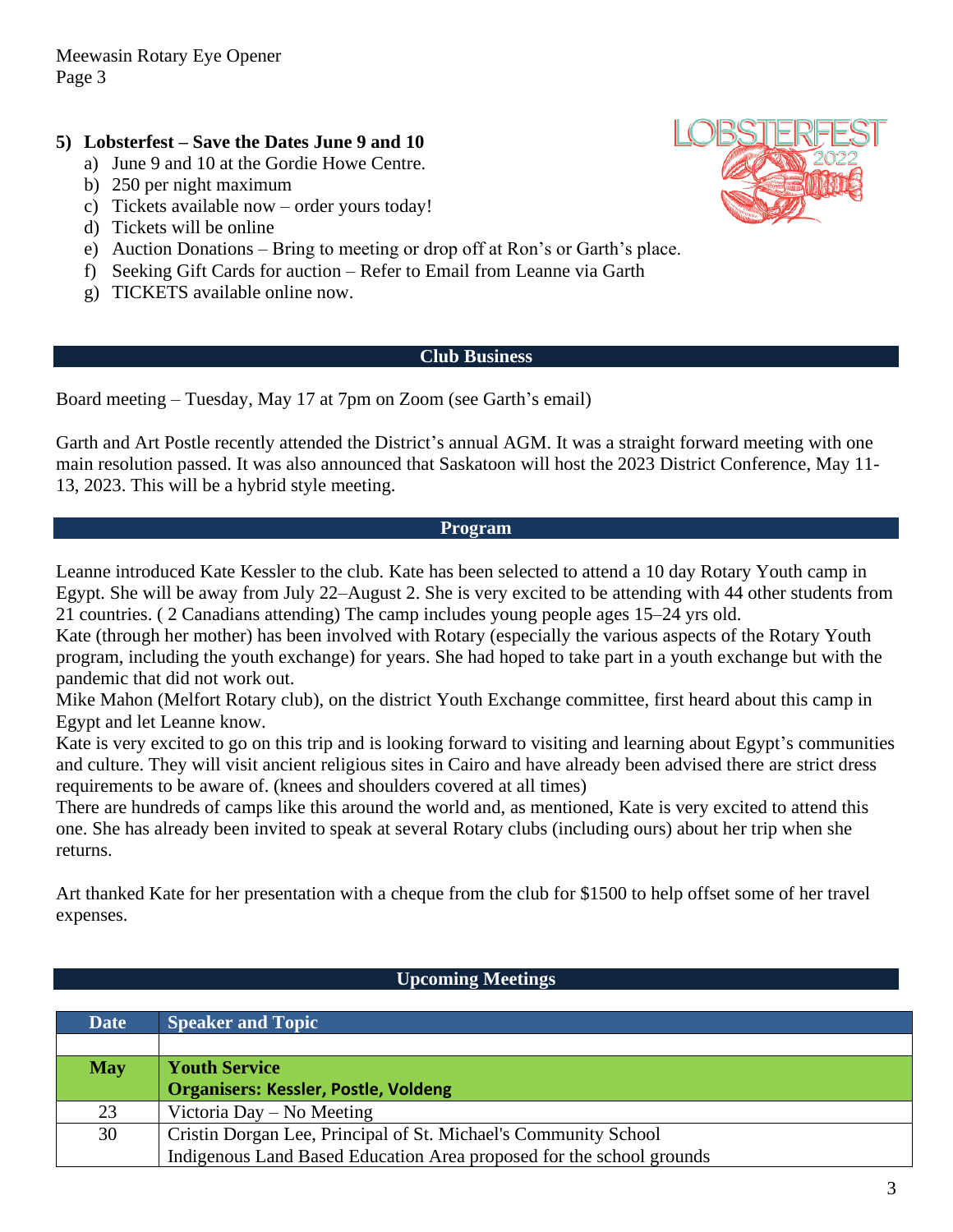Meewasin Rotary Eye Opener Page 4

| <b>Date</b> | <b>Speaker and Topic</b>                                                                |
|-------------|-----------------------------------------------------------------------------------------|
| June        | <b>Rotary Fellowship</b>                                                                |
|             | <b>Organisers: Luross, Ferguson, Whetstone</b>                                          |
| 6           | Kayla DeMong, Prairie Harm Reduction centre                                             |
| 13          | Dave Bennett, Friendship Exchanges                                                      |
| 20          | Dave Newman, How Rotary Peace Fellowships are an effective way for your club & D5550 to |
|             | contribute to Positive Peace in our troubled world, local to global                     |
| 27          | Russell Wangersky, Star Phoenix and Leader Post, Media and Social Media literaty        |
|             |                                                                                         |

#### **Events**

| <b>Date</b> | Event       |          | <b>Rotary Club Information/Contact</b> |
|-------------|-------------|----------|----------------------------------------|
|             |             |          |                                        |
| June $9-10$ | Lobsterfest | Meewasin | Ron Loopkey                            |
|             |             |          |                                        |

#### **Welcome Song**

We welcome you today Good fellowship 'twill be We're glad you chose to begin your day With Meewasin Rotary

We hope that you will return And join with us again Fellowship at breakfast time With Meewasin Rotary

#### **4-WAY TEST**

Is it the Truth? Is it Fair to all concerned? Will it build Goodwill and Better Friendships? Will it be Beneficial to all concerned?

#### **ROTARY GRACE**

O Lord and giver of all good We thank you for our daily food May Rotary friends and Rotary ways Help us to serve Thee all our days

# **COMMITTEES FOR 2021-2022**

**Administration—Meeting administration (program, facilities, meals, supplies)** Courtney (Chair and Club Secretary), Peterson (Asst. Club Secretary), Postle (Club Treasurer), Ferguson, Tenaski, Voldeng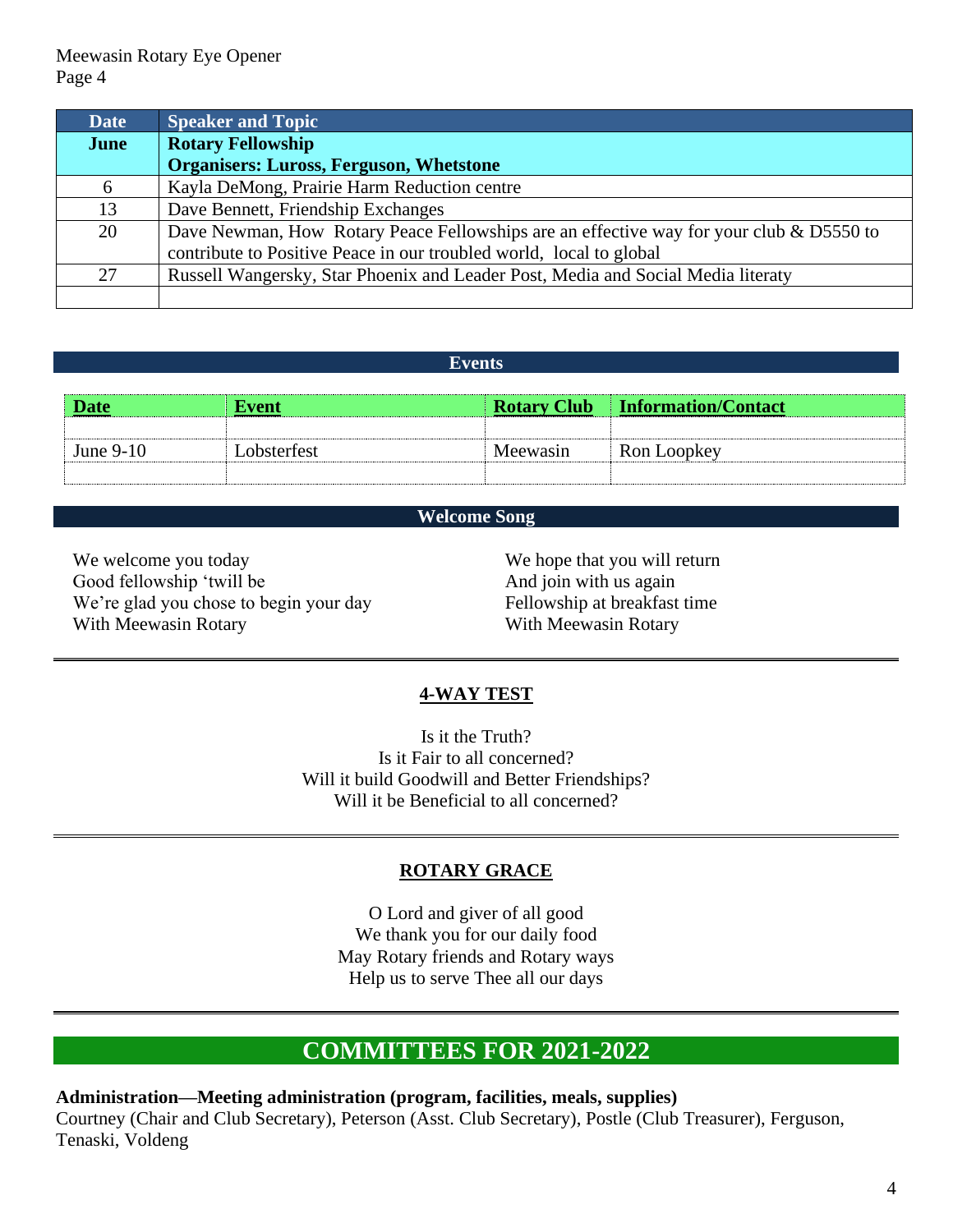Meewasin Rotary Eye Opener Page 5

## **Social—Sub-committee of Administration Committee**

**Planning and organization of club social events** Klause, Loopkey

# **Foundation—Foundation donations, member recognition**

Bailey (Chair), Fisher, Wilson

#### **Indigenous Relations—In support of a District 5550 initiative** Cowsill, Nair

## **Literacy—In support of a Rotary International initiative**

Postle (Chair), Clements, Stefiuk

# **Membership—Membership recruitment, engagement, and retention**

Club members as a whole

#### **Public Relations—Club and event promotion, communications, website management**

Luross (Chair and Website Administrator), Whetstone (Eyeopener Editor), Birkmaier-Tillotson, Bwaya, Mundi, Pagliarini

# **Service—Club charitable giving, foundation grant applications**

Benesh (Chair), Geenan, Howland, Sutherland

**Youth—Youth exchanges, adventure programs, school programs** Kessler (Chair), McArthur, Muir, Paproski, Peterson

## **Officers and Directors – 2021-2022**

## **Board Executive/Officers:**

| <b>Jay Cowsill</b>    |
|-----------------------|
| Tom Geenen            |
| <b>Jay Cowsill</b>    |
| <b>Art Postle</b>     |
| <b>Garth Courtney</b> |
| Nicole Peterson       |
|                       |

**Directors:** John Benesh Leanne Kessler Glen Bailey John Luross

# **Monthly Speaker / Progam - Members in Charge**

*"Rotary Connects the World"*

#### Note 2: Please have list of speakers to Admin Committee at least 2-3 weeks prior to start of month

|      | <b>Rotary Month Theme</b> | 2021-2022 |
|------|---------------------------|-----------|
|      |                           |           |
| July | Start of new Rotary year  |           |
|      | Canada Day                |           |
|      |                           |           |